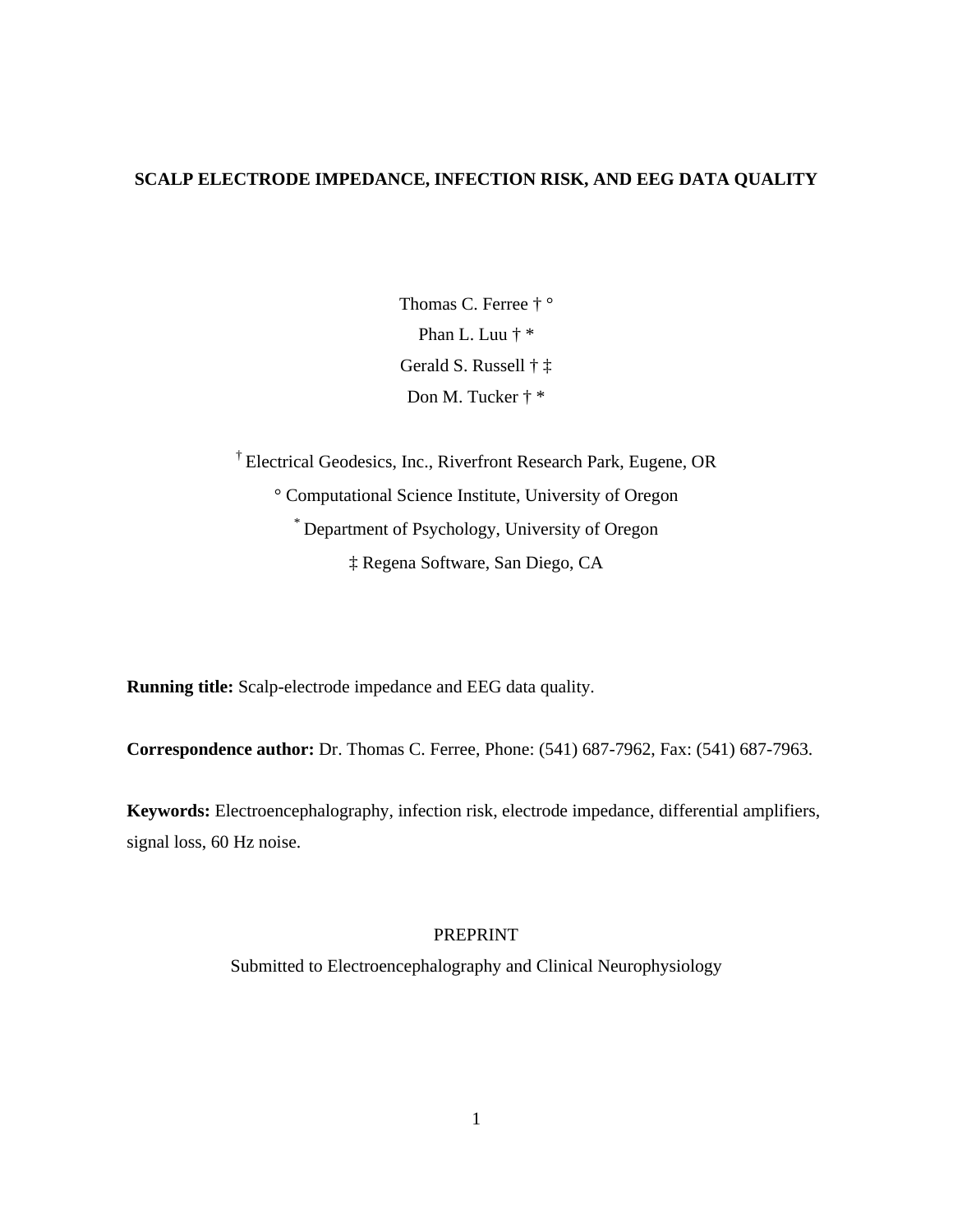# **Abstract**

**Objective:** Breaking the skin when applying scalp electroencephalographic (EEG) electrodes creates the risk of infection from blood-born pathogens such as HIV, Hepatitis-C, and Crutzfeld-Jacob Disease. Modern engineering principles suggest that excellent EEG signals can be collected with high scalp impedance  $(40 \text{ k})$  without scalp abrasion. The present study was designed to evaluate the effect of electrode-scalp impedance on EEG data quality.

**Methods:** The first section of the paper reviews electrophysiological recording with modern high input-impedance differential amplifiers and subject isolation, and explains how scalpelectrode impedance influences EEG signal amplitude and power line noise. The second section of the paper presents an empirical test of EEG data quality as a function of scalp-electrode impedance for the standard frequency bands in EEG and ERP (event-related potential) recording. **Results:** There was no significant change in amplitude of any EEG frequency as scalp-electrode impedance increased from less than  $5 \text{ k}$  (abraded skin) to  $40 \text{ k}$  (intact skin). As expected,  $60$ Hz noise increased linearly as a function of the absolute impedance and impedance mismatch between the measurement and reference electrodes.

**Conclusion:** With modern high input-impedance amplifiers and accurate digital filters for power line noise, high-quality EEG can be recorded without skin lesions.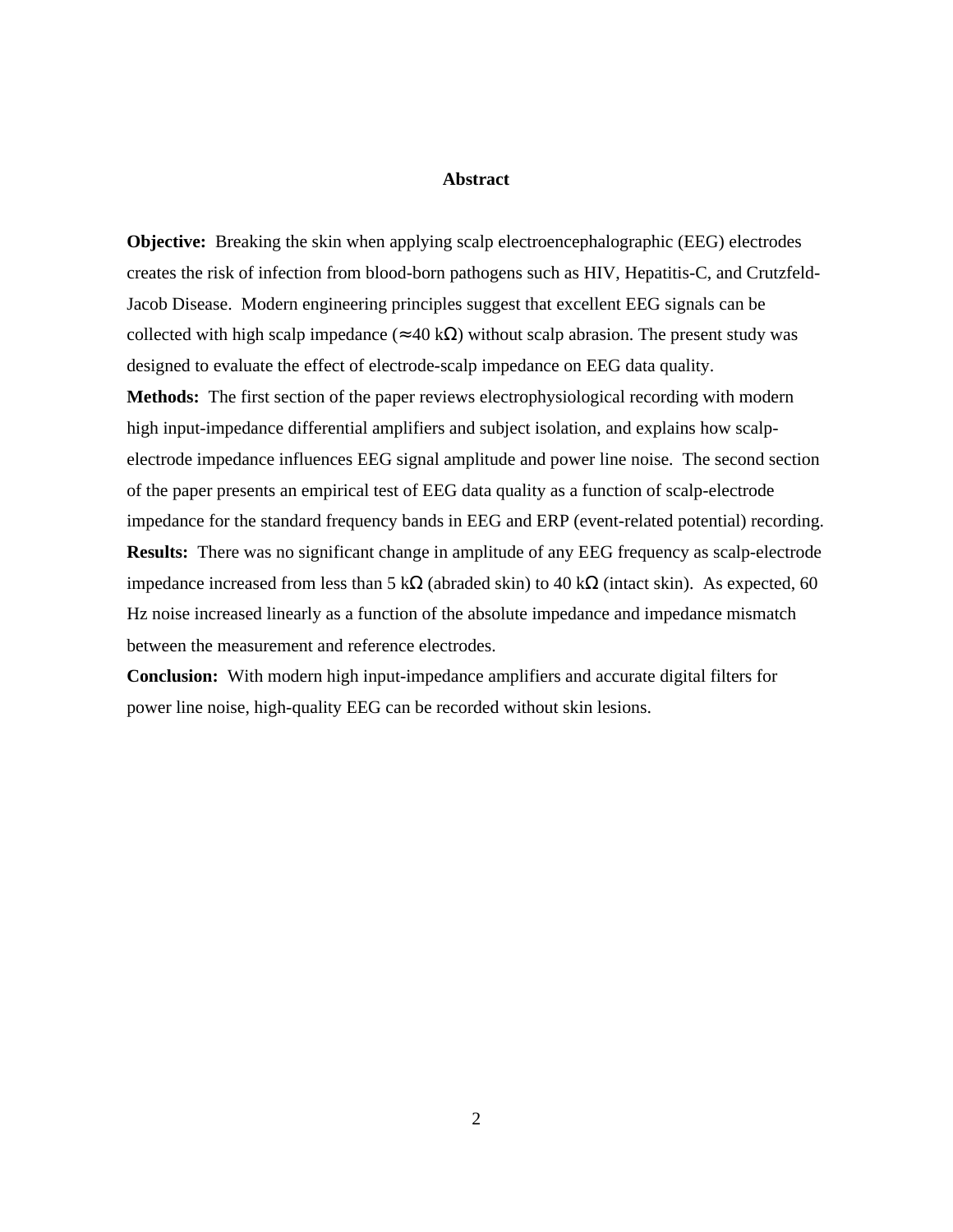## **Introduction**

Before laboratory computers, the quality of the EEG record was dependent on the signal recorded on paper. Noise from power lines (50 or 60 Hz) could not be separated once it was introduced, and the required procedure was to abrade the skin to achieve a scalp-electrode impedance of less than 5 k . To achieve such impedance levels, skin abrasion is required. Abrasion removes the surface epidermal layer, which has higher impedance than the underlying tissue.

#### *Electrode Infection Risk*

The primary concern with breaking the skin is infection risk. Once the scalp is abraded, the electrodes or their attachments are likely to contact blood products (Putnam, et al., 1992). Infection with a blood-borne pathogen, such as human immunodeficiency virus (HIV), hepatitis C virus (HCV), or Creutzfeldt-Jacob Disease (CJD), may be unsymptomatic for many years before manifesting as a terminal disease. The United States Center for Disease Control (www.cdc.gov) has issued guidelines for the prevention of blood-born pathogens through disinfection and sterilization of reusable instruments (CDC, 1991; 1993):

- (1) instruments that touch intact skin are non-critical and should be disinfected with lowlevel or intermediate disinfection;
- (2) instruments that touch mucous membranes but will not touch bone or penetrate tissue are semi-critical and should be subject to high-level disinfection if they cannot be sterilized;

(3) instruments that touch bone or penetrate tissue are critical and must be sterilized.

Remarkably, sterilization is not adequate to destroy the prion pathogen of CJD (American Electroencephalographic Society, 1984). After intracranial EEG electrodes had accidentally caused transmission of CJD from a demented patient to two younger epileptic patients, the electrodes were implanted in the brain of a chimpanzee. The animal developed CJD within 18 months (Gibbs, et al., 1994).

Thus, when breaking the skin through scalp abrasion EEG electrodes may come into contact with blood products, and it is therefore not adequate to disinfect them, as has been recommended by Putnam et al. (1992). Rather, to meet CDC guidelines, electrodes that contact broken skin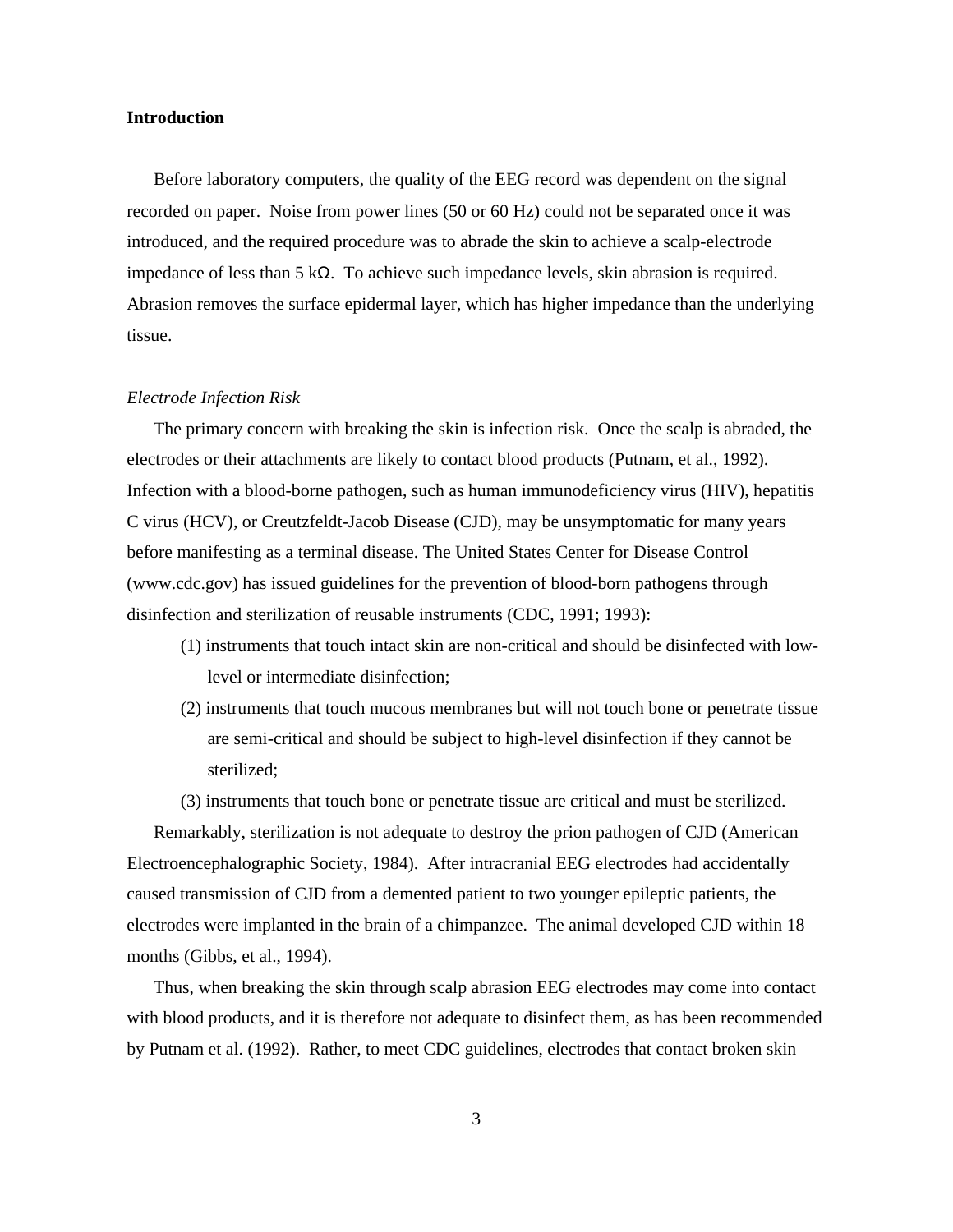must be sterilized. Current research guidelines recommend not only scalp abrasion but puncturing the skin under each electrode with a surgical lance in order to reduce skin potentials (Picton, et al., 2000). Using a sterile lance is ineffective if the punctured skin is then placed into contact with a non-sterile electrode. Unfortunately, even disinfection of EEG electrodes is but cursory in most research and clinical laboratories.

## *Spatial Sampling, Application Speed, and Subject Comfort*

There are three additional drawbacks to scalp abrasion and skin puncturing. Modern EEG systems are able to record from 128 or 256 scalp sites. Lesioning each site individually may become painful, and it is not uncommon for subjects to refuse EEG recording based upon discomfort. Without recording from sufficient scalp sites, the recording of the brain's electrical field is distorted by spatial aliasing (Srinivasan, et al., 1998). Furthermore, individual site preparation precludes rapid application of an EEG sensor (electrode) array in emergency settings such as in acute stroke assessment. Though certainly important, these factors are secondary in relation to the risk of infection by blood-born pathogens. The following review of modern engineering principles explains why scalp abrasion is no longer necessary.

# *EEG recording with high input-impedance differential amplifiers*

In EEG recordings, electric potential or voltage is measured on the scalp surface, and used to detect and localize the activity of the brain. The definition of electric potential as a physical quantity requires that it always be measured as a difference between two sites. This is accomplished with differential amplifiers. Huhta and Webster (1973) presented a classical electrical engineering analysis of signal loss and 60 Hz noise in electrocardiographic (ECG) recording using differential amplifiers. Our analysis extends theirs in two main ways to make it relevant to modern EEG.

First, Huhta and Webster assumed that the subject was connected to true ground. This simplification reduces the number of variables in the calculations, but it is no longer appropriate. Grounding the subject is unsafe because it increases the risk of electric shock. Modern safety regulations require that the subject must be isolated from ground so that contact with an electric source would not result in the subject creating a path to ground. Furthermore, grounding also allows more 60 Hz noise to enter the measurements. Modern amplifiers use an "isolated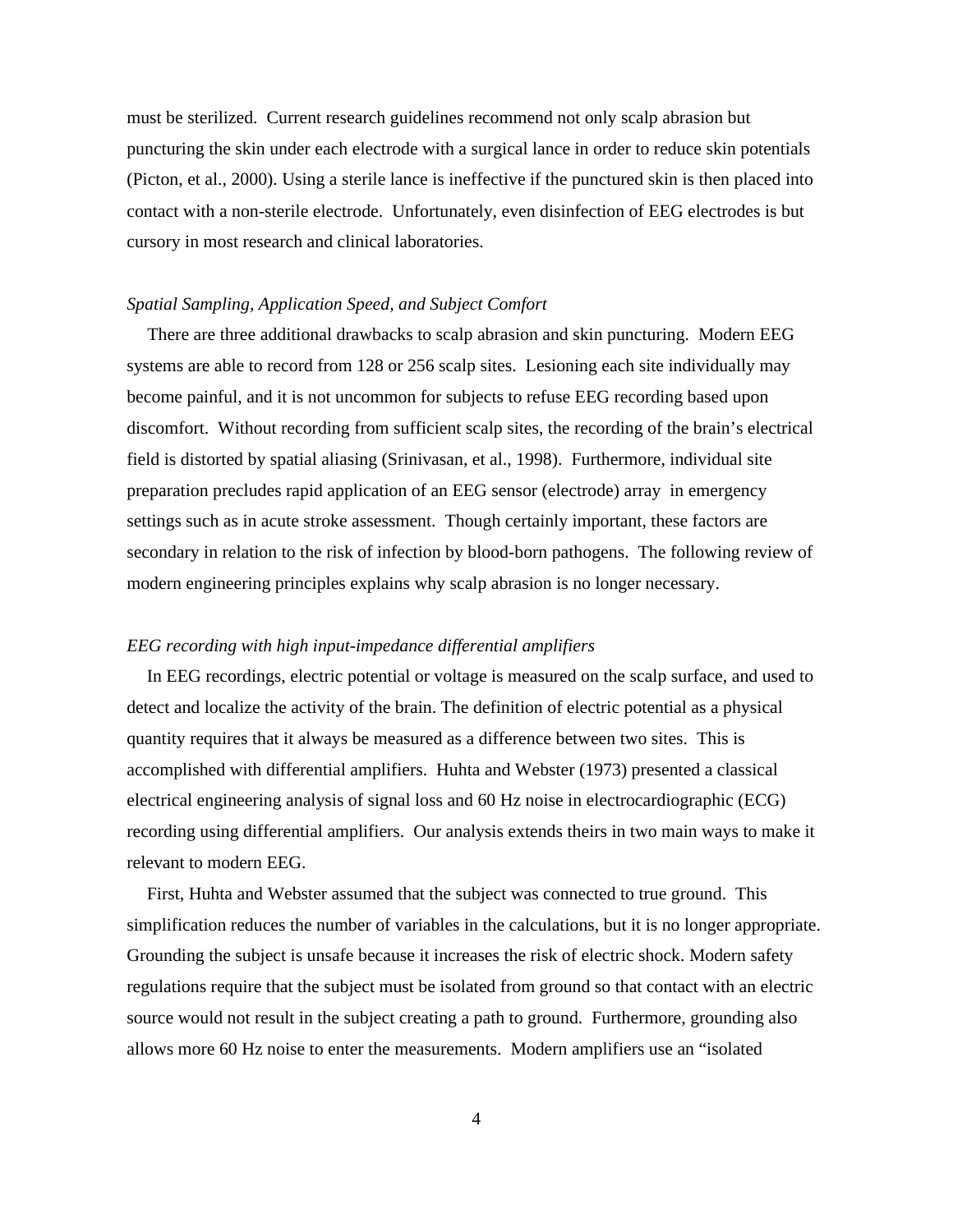common" electrode which is electrically isolated from the ground of the power supply. In this configuration, the potential of both measurement and reference leads are measured relative to this common electrode and only their difference is amplified. Since the subject is only capacitively coupled to ground, the 60 Hz noise due to electric fields is greatly reduced.

Second, Huhta and Webster assumed the ground electrode was connected to the subject's foot, at maximal distance from the recording and reference electrodes which were located on the torso for cardiac recording. This supports the assumption that the ground electrode is electrically quiet, which is convenient for interpretating the resulting signals. In EEG systems, however, both the reference and common electrodes are usually located on the head in order to minimize 60 Hz common-mode noise sources, as well as noise from ECG signals. In general, nonzero sources of potential difference will exist between each electrode and the common, as well as between the recording and reference electrodes.

Figure 1 shows a circuit diagram for measuring EEG data on the head using a differential amplifier with an isolated common lead.



**Figure 1.** Simplified circuit diagram for understanding the relationship between scalp-electrode impedances and amplifier input impedances.

Z1 and Z2 represent the scalp-electrode impedances for recording and reference electrodes, respectively, and Zc represents the scalp-electrode impedance for the common electrode. Zin1 and Zin2 represent the amplifier input impedances for recording and reference electrodes, and Zd represents the amplifier differential input impedance. E12, E1c and E2c represent bioelectric sources located between the designated electrodes. In reality, brain sources are not DC but are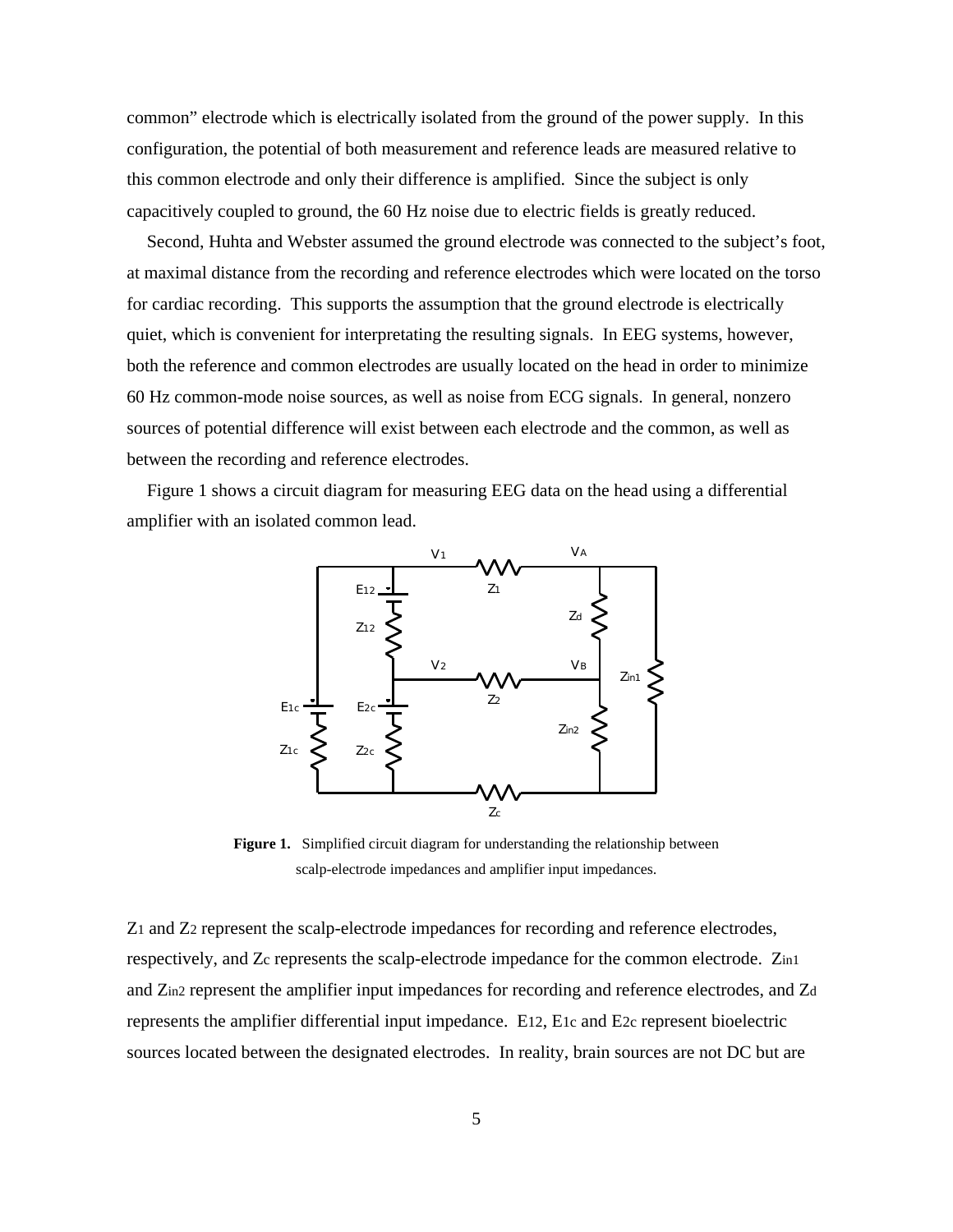oscillatory and broad-banded. Since the physics of volume conduction in biological tissue is quasi-static, however, at each time point these AC sources may be considered as effective DC sources (Nunez, 1981). Z12, Z1c and Z2c represent the bulk impedance of the head tissue between the designated electrodes.  $V_1$  and  $V_2$  are the scalp potentials just below the scalpelectrode interface, whose difference we are trying to measure, and VA – VB is the potential difference measured by the amplifier.

Our first objective is to quantify how  $VA - VB$  differs from  $V_1 - V_2$ , as a function of the scalp-electrode impedances. These quantities differ because of current flow into the amplifiers and because of external electric and magnetic fields coupling to the electrode leads and body. As shown below, signal loss depends on the measurement and reference electrode impedances individually, whereas 60 Hz electric noise depends only upon impedance mismatches. For a normal distribution of impedance values, the values and their possible mismatches will be closely related because a distribution of higher impedance values will tend also to have higher mismatches, e.g., a set of scalp-electrodes with  $1-5$  k impedances will have mismatches of at most about  $5 \text{ k}$ , while a set with  $10-50 \text{ k}$  impedances will have mismatches of at most about 50 k . Note also that as sponge electrodes dry the impedances drift to  $50-100$  k, but if all the electrodes dry together then the mismatches remain of at most about 50 k .

# *Signal amplitude attenuation*

Whenever electric current flows through an impedance there is an associated potential drop. At the scalp-electrode interface, a higher impedance results in a higher voltage drop and some attenuation of signal amplitude. This is a well-known problem which has a standard remedy. By designing amplifiers which have input impedances much higher than the scalp-electrode impedances, the current flow is made low enough that the corresponding potential drop is negligible. Modern EEG amplifiers have input impedances consisting of a resistive component on the order of 200 M in parallel with a capacitive component on the order of 10 pF (corresponding to a reactance of  $265 \text{ M}$  at  $60 \text{ Hz}$ ). These impedances are very large compared to the scalp-electrode impedance even without scalp abrasion. When using differential amplifiers which amplify the potential difference between two leads, the effect of the scalpelectrode impedance may be either to reduce or increase the potential difference, depending upon

6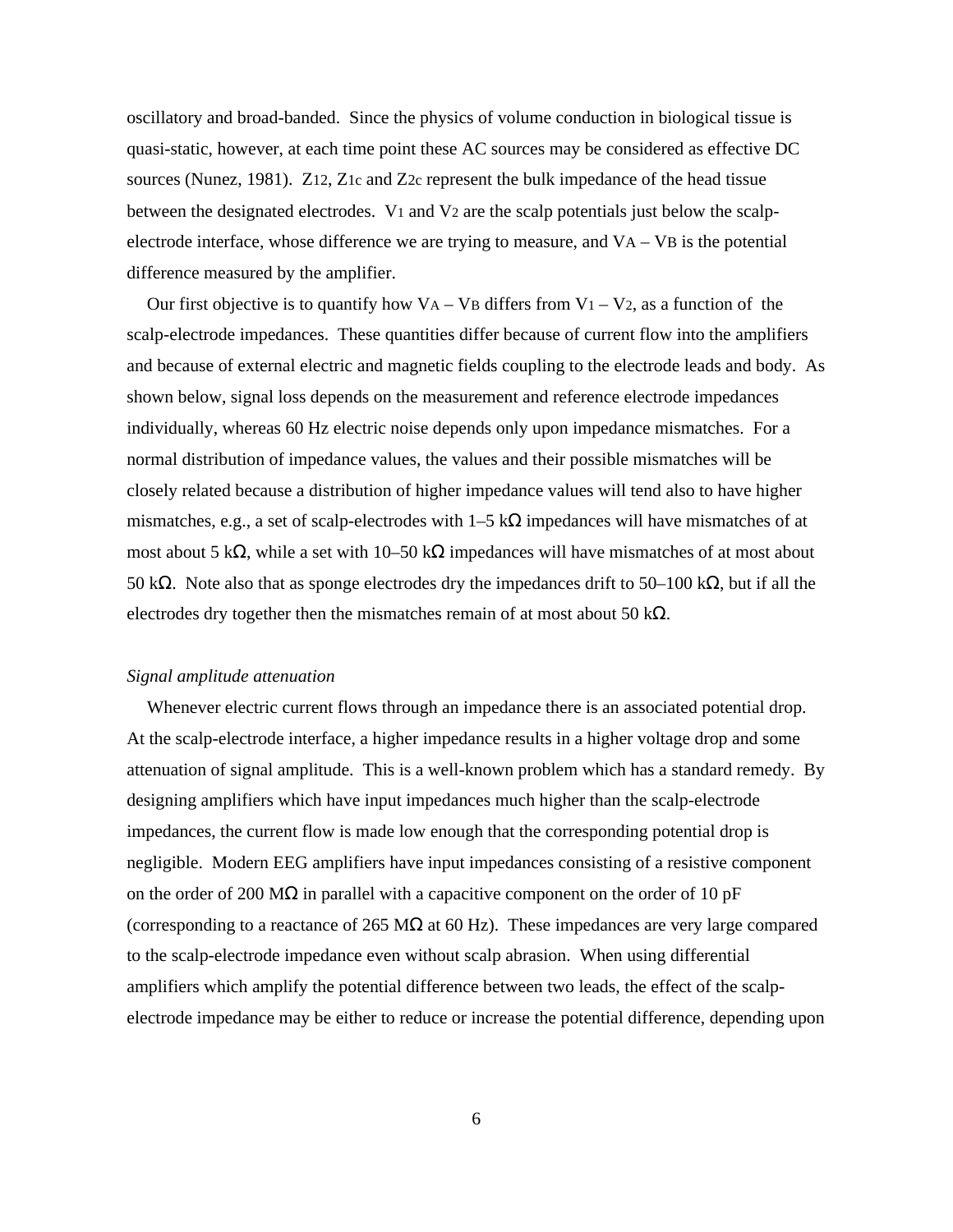which electrode has higher impedance. This differential signal loss may therefore be more accurately called measurement error.

Using Ohm's law and current conservation on the circuit in Figure 1 leads to nine linear equations for the nine unknown currents in each branch of the circuit. Solving these equations simultaneously leads to an exact expression for the potential difference  $VA - VB$ . To simplify the result, we made following assumptions: First, we assumed that  $Z_{12}$   $Z_{1c}$   $Z_{2c}$ , which is reasonable in comparison to the scalp-electrode impedances and amplifier input impedances. (Numerical estimates of human head tissue impedances are given below.) Second, we assumed that  $Z_d \gg Z_{in}$ , neglecting the differential amplifier impedance. Third, we assumed that the amplifier input impedances were balanced, i.e.,  $Z_{in1} = Z_{in2}$ , in order to stay focussed on the role of scalp-electrode impedances rather than on amplifier imperfections. To derive a relationship between Z1,Z2 and Zin which accounts for their different magnitudes, we expanded the remaining expression for  $VA - VB$  in a Taylor series keeping only linear terms in the ratios  $Z1/Z$ in and Z2/Zin. This leads to the following expression for the measurement error:

$$
(V_A - V_B) = (V_1 - V_2) + \frac{E_{2c}Z_2 - E_{1c}Z_1}{Z_{in}} + O \frac{1}{Z_{in}}^2
$$

The left hand side is the potential difference across the two leads as measured by the differential amplifier. The first term on the right hand side is the actual difference in scalp potentials. The second term on the right hand side is a linear estimate of the measurement error as a function of scalp-electrode and amplifier input impedances. The error depends on the source strengths E1c and E2c individually, preventing us from stating the error as a simple percentage of the difference  $V_1 - V_2$ . Order of magnitude estimates are easily made, however, and can be refined for particular circumstances.

To make numerical estimates, we assumed Zin 200 M . Assuming that with scalp abrasion Z<sub>1</sub> and Z<sub>2</sub> are in the range  $1-5k$ , their maximum ratio with Z<sub>in</sub> is at most 0.0025%, which is completely negligible. Assuming that without scalp abrasion  $Z_1$  and  $Z_2$  are in the range 10–50 k , their maximum ratio with Zin is 0.025%, which is an order of magnitude larger but *still* completely negligible. More precise statements can be made in particular circumstances. For example, if E1c –E2c, as for two electrodes located on opposite sides of a dipolar current source, the error depends upon  $Z_1 + Z_2$ , approximately twice the average scalp-electrode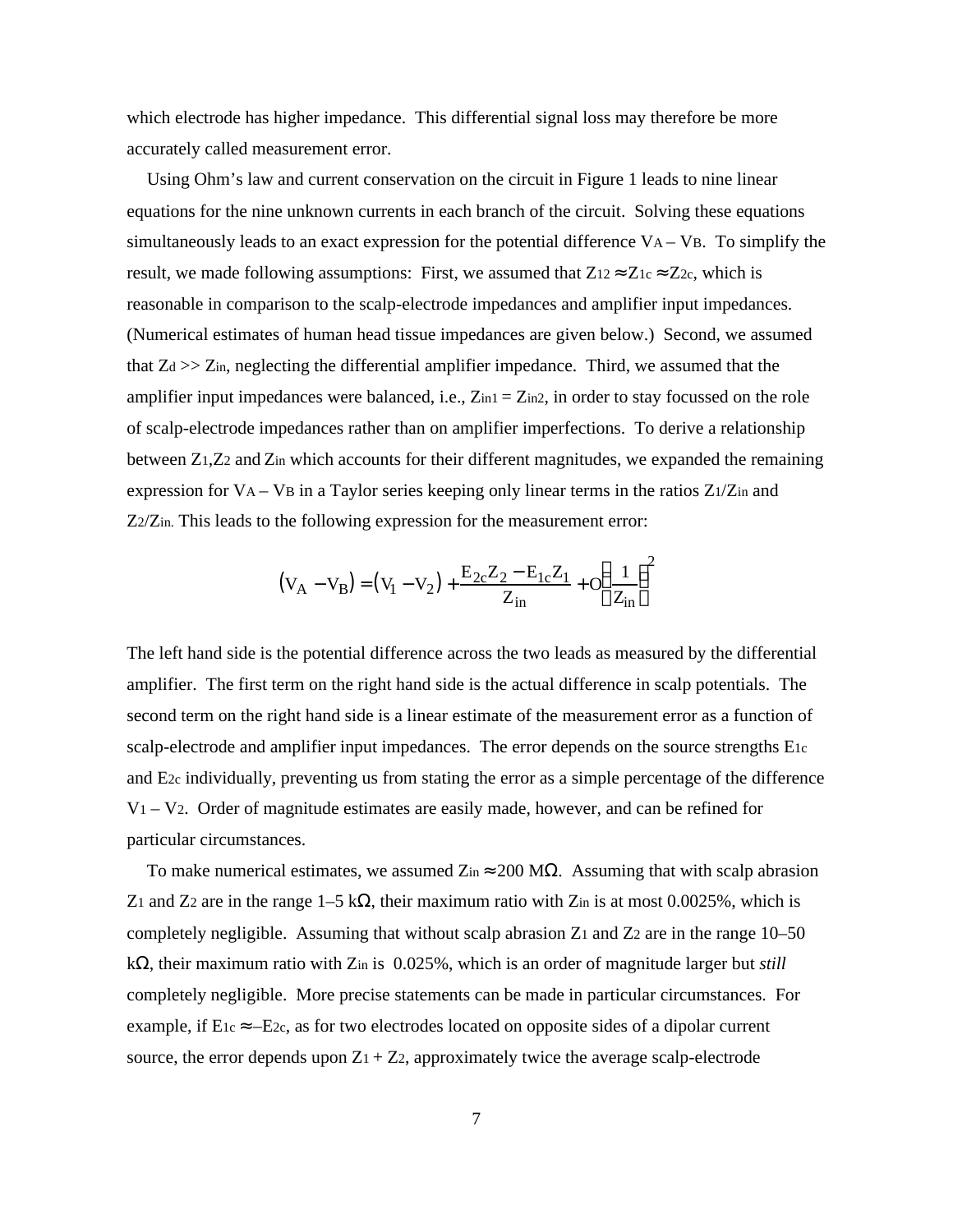impedance. Since  $V_1 - V_2$  would be substantial in this case, the percentage error would be very small. In contrast, if  $E_1c$   $E_2c$ , as for two nearby electrodes, the error depends upon  $Z_1 - Z_2$ , the impedance mismatch. Since  $V_1 - V_2$  0 in this case, the percentage error does not vanish. Even in this case, for brain source potentials just under the scalp surface for which  $E_1c$   $E_2c$  50  $\mu$ V and assuming a maximum impedance mismatch  $Z_1 - Z_2$  50 k, the resulting measurement error would be approximately  $0.0125 \mu V$ , still far below the desired precision for EEG scalp recordings. Thus signal loss or measurement error is insignificant even without scalp abrasion, provided high input-impedance amplifiers are used.

## *Environmental sources of 60 Hz noise*

AC devices in the recording environment introduce 60 Hz noise into the data. This occurs because electric and magnetic fields incident on the electrode leads and body generate potentials which add linearly to the signal. Huhta and Webster (1973) have considered the sources and effects of 60 Hz noise when using differential amplifiers for ECG, assuming that the subject was connected to true ground. This simplifies their calculations, but increases the risk of electric shock and increases the amount of 60 Hz noise contaminating the recording. The standard practice now is to measure all potentials relative to a dedicated common electrode which is electrically isolated from ground. This improves subject safety and reduces 60 Hz noise. The following discussion emphasizes how the 60 Hz noise amplitude varies as a function of circuit parameters, when using a differential amplifier and an isolated common electrode located on the head.

### *Magnetic induction*

Alternating currents in the recording environment produce time varying magnetic fields. By Faraday's law, a conducting loop will experience an induced potential if oriented properly with respect to the field. For a simple loop of conducting wire, the potential induced across the end of the loop is equal to

$$
V_{\mathbf{M}} = 2 fAB
$$

where  $f = 60$  Hz, A is the loop area and B is the vector component of the 60 Hz magnetic field oriented perpendicular to the loop surface. In ECG, it is usually recommended that the leads be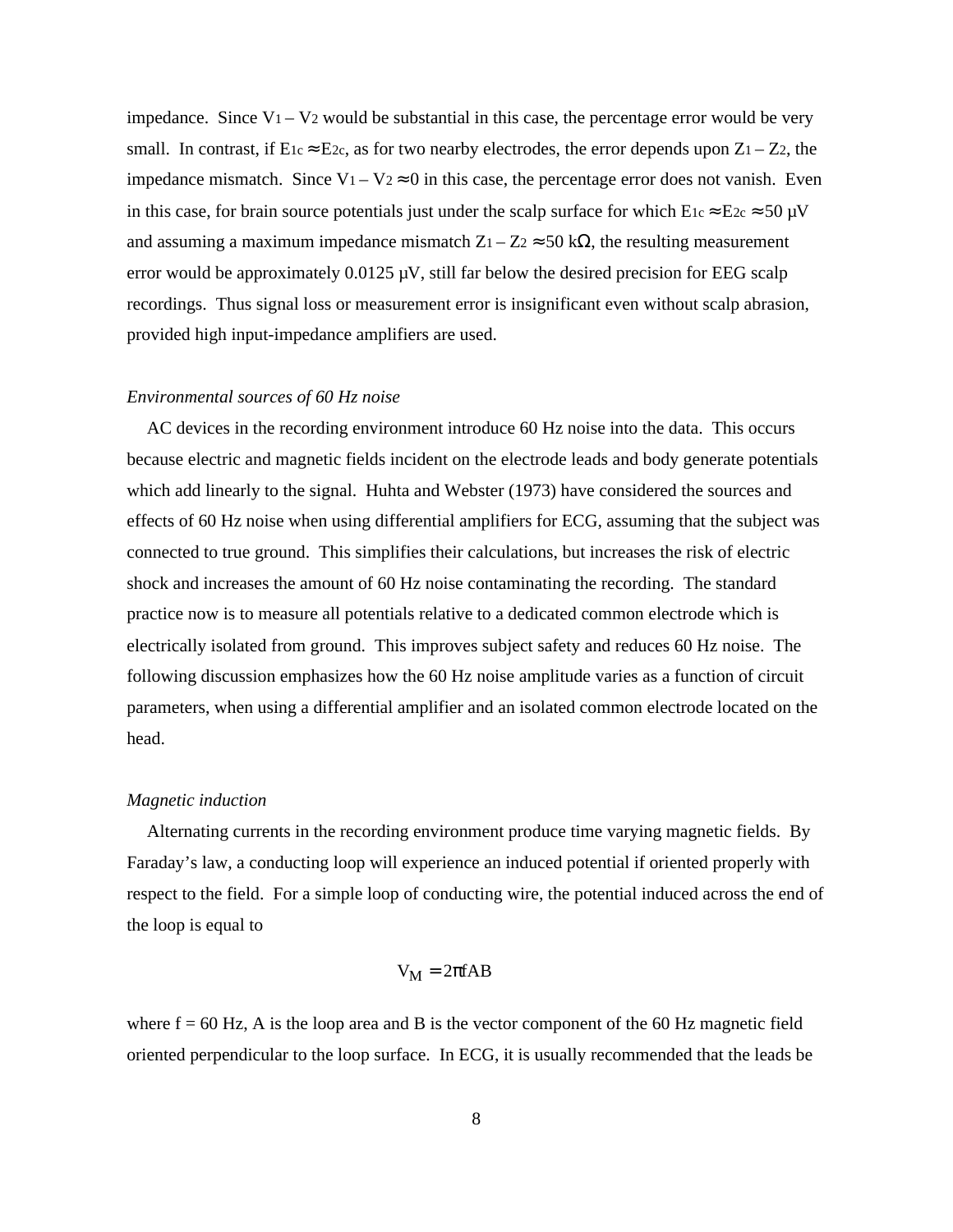twisted near the chest before running to the amplifier, minimizing the loop area and reducing magnetic noise. In EEG, the leads are typically bundled near the head before running to the amplifier, and this was the case in our experiments.

The amplitude of the magnetic field B and induced potential VM depends upon the recording environment. To estimate of the size of VM in a typical recording environment, we first assumed a magnetic field value equal to that measured by Huhta and Webster (1973):  $B = 0.32 \mu Wb/m^2$ . Taking the maximum effective loop area to be one-half the cross-sectional area of a human head with radius  $r = 9.2$  cm gives A 133 cm<sup>2</sup>. This leads to V<sub>M</sub> 1.6  $\mu$ V, which would be detectable by most EEG amplifiers. The primary contribution to VA – VB comes from the current loop formed by the measurement and reference electrode leads and partly the head. Yet with a common electrode located on the head, a potential difference can also be induced magnetically in the two other loops formed by the measurement and reference electrodes with the common electrode. Depending upon how the individual loops are oriented with respect to the field, these contributions may effectively cancel or add. This estimate of the magnetic noise amplitude is consistent with the amount of 60 Hz noise seen in Figure 4, since the analyses below suggest that some portion of the 60 Hz noise in Figure 4 arose from electric coupling. Using a simple loop of wire we measured similar potentials in our environment, and found that 60 Hz magnetic noise increased by an order of magnitude when near the isolation transformer.

## *Electric displacement currents*

Background electric fields also produce 60 Hz noise in bioelectric recordings. This can occur by two similar mechanisms. In the first, the background electric field couples to the electrode leads. In the second, the background electric field couples to the conductive volume of the subject. In either case, it is the 60 Hz potential relative to ground which causes additional currents to flow to ground. While the resulting currents may be similar in each of the three leads, various impedance imbalances produce 60 Hz noise in the difference  $VA - VB$ . We assume here that most electric displacement coupling occurs through the electrode leads.

Figure 2 shows a simplified circuit for understanding the origin of 60 Hz electric noise in EEG recordings by this mechanism. The scalp-electrode impedances and head tissue impedances are represented as in Figure 1, but the EEG source elements are omitted to focus on the 60 Hz signal. The amplifier impedances are assumed to be infinite, which is valid in this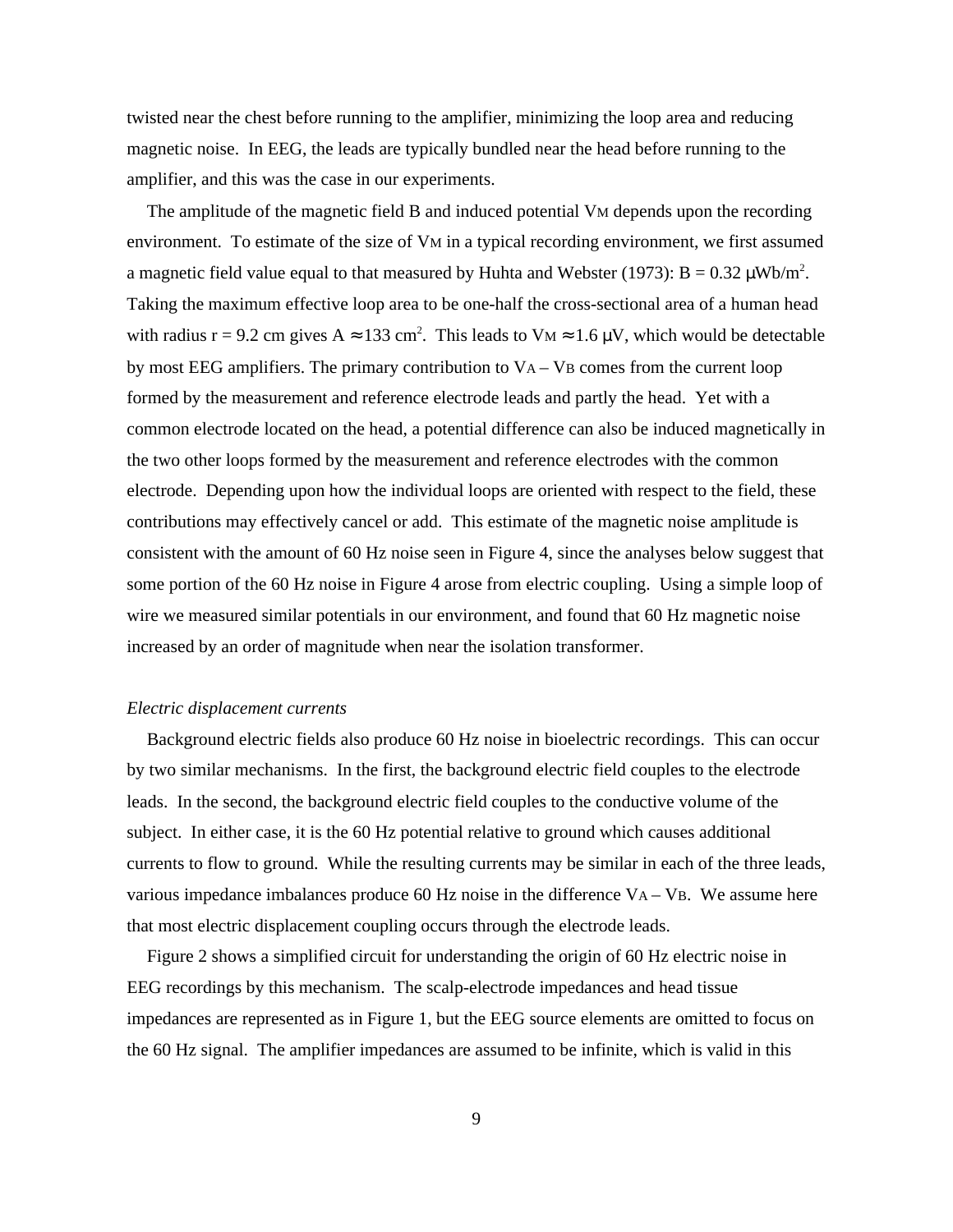context because the capacitive coupling of the body and amplifier to ground provide the primary current path for 60 Hz currents. We have determined experimentally that for our amplifier system  $Z_g$  20 M at 60 Hz, an order of magnitude smaller than the amplifier input impedance Zin. Coupling to the leads is introduced via capacitors, whose values (Zd1, Zd2 and Zdc) depend on the dielectric properties of the space between nearby AC devices and the EEG leads. Because these values are difficult to determine independently, following Huhta and Webster (1973), we express the capacitive coupling in terms of the current Id induced in each lead. Because all three leads run together from the head to the amplifier and subjects are in the near field of the 60 Hz potential, the induced current is likely to be in phase and approximately equal across leads.



**Figure 2.** Capacitive coupling of 60 Hz electric noise into scalp electrode leads.

Using Ohm's law and current conservation on the circuit in Figure 2 leads to the following equation for the amplitude of 60 Hz noise due to capacitive coupling

$$
V_{E} = I_{d}(Z_{2} - Z_{1}) + I_{d} \frac{Z_{12}(Z_{1c} - Z_{2c})}{Z_{12} + Z_{1c} + Z_{2c}}
$$

Both terms are proportional to the induced current Id. The first term depends only on the scalpelectrode impedance imbalance between measurement and reference electrodes, while the second depends only on the impedances of the conducting head volume.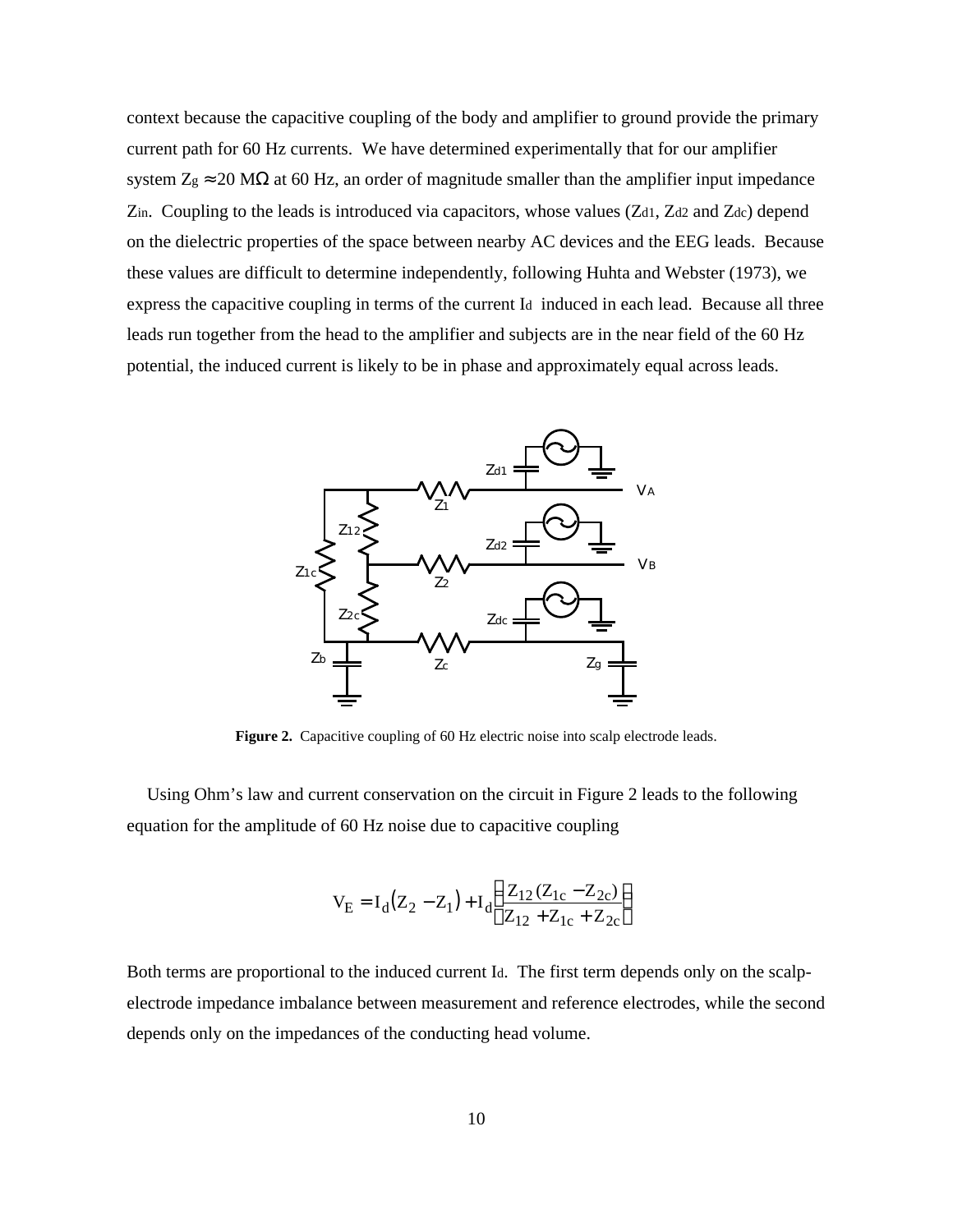Huhta and Webster estimated  $I_d = 6$  nA when grounding the subject in a typical recording environment. Displacement currents are substantially reduced, however, by the use of an isolated common electrode rather than a direct subject-ground connection. In Figure 2, Zd1, Zd2 and Zdc represent distributed capacitances from diffuse 60 Hz noise sources to the two input cables and amplifier, respectively, while Zb and Zg represent distributed capacitances from the subject and amplifier to ground. Typically these impedances are all high and relatively symmetrical. Displacement currents are caused only by asymmetrical coupling into and out of the various components of the system. Assuming that all of the 60 Hz noise in Figure 4 is due to this mechanism provides an upper limit on the electric displacement current Id 0.6 nA in our recordings.

The second term in the above equation explains why there tends to be more 60 Hz noise when the measurement electrode is located near the common electrode, a phenomenon well-known to EEG researchers. The second term is largest when Z<sub>1c</sub> is very different from Z<sub>2c</sub>, and vanishes when  $Z_1c$  is equal to  $Z_2c$ . The head impedances  $Z_{ij}$ , which appear in the second term, are difficult to measure independently in living humans, but can be estimated using computer simulations of volume conduction through biological tissue and assuming standard radii and conductivity values for the human brain, CSF, skull and scalp (Rush and Driscoll, 1969; Ferree et al., 2000). We have done this in computer simulation by injecting current through a pair of electrodes and calculating the potentials at the underlying scalp locations. We assumed the electrodes to be 1 cm in diameter, and that the injected current is distributed uniformly over its surface area. (In reality, most current flows along the outer edge of the electrode (Wiley and Webster, 1982), but this effect has little effect on the potentials over distances large compared to the electrode diameter.) Within these approximations, we find head impedance values ranging 300 – 500 , depending upon the distance between the injection electrodes and the choice of skull conductivity. The location of the reference and common electrodes are usually fixed. Assuming  $Z_1c$   $Z_12$   $Z_2c$ , as when the electrodes are evenly distributed over the head, this term makes no contribution. Assuming  $Z_{1c}$  300 and  $Z_{12}$   $Z_{2c}$  500 , as when the measurement electrode is located near the common electrode, and assuming the induced current Id 0.6 nA, we estimate  $V_E$  5  $\mu$ V for the second term, which is similar to what is observed experimentally.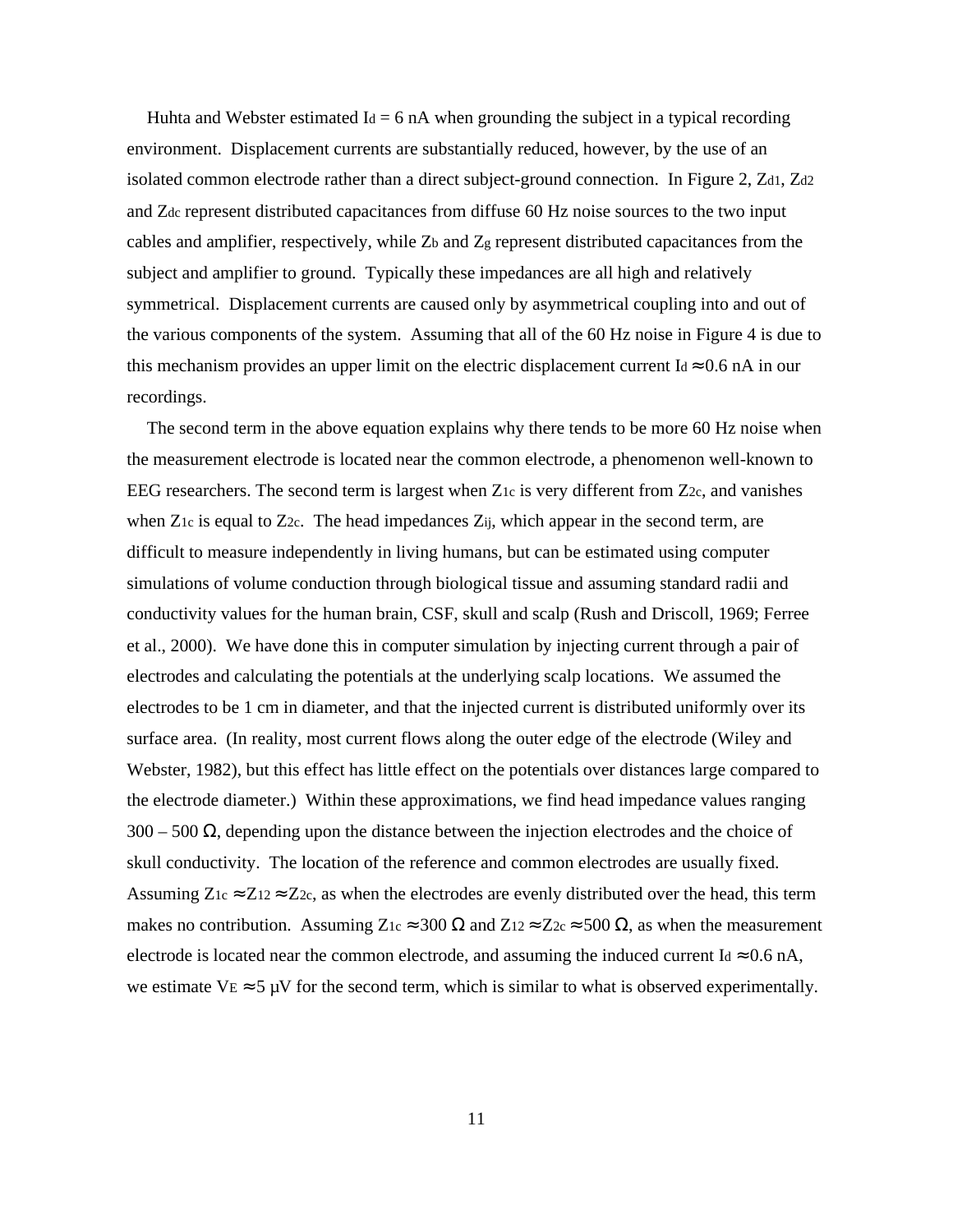# **Methods and Materials**

# *Measurement of scalp-electrode impedance*

To quantify the dependence of EEG signal quality on scalp-electrode impedance, we need to be able to measure scalp-electrode impedances accurately. Ideally, this would be done by passing a known current across the scalp-electrode interface, and measuring the potential difference between points just above the electrode and just below the scalp. Since making an independent measurement of the potential just below the scalp surface is impractical, an approximate method is required. Figure 3 shows a circuit diagram for this purpose. Only four electrodes are shown, when in practice there would be 20, 130, etc. Z1 through Z4 represent the four scalp-electrode impedances in a configuration for measuring impedance Z4. The head impedances are shown, but are omitted from the calculations below since they are small compared to the scalp-electrode impedances. This particular approximation is more valid without scalp abrasion.



Figure 3. Circuit configuration for measuring scalp-electrode impedances.

 A simple method for measuring the scalp-electrode impedance Z4 is based on the fact that, when K similar resistors  $(Z_1 \quad Z_2 \quad \dots \quad Z_K)$  are connected in parallel, they have an effective resistance which is smaller according to the formula

$$
\frac{1}{Z_{\text{eff}}} = \frac{1}{Z_1} + \frac{1}{Z_2} + \dots + \frac{1}{Z_K} \quad \frac{K}{Z_1}
$$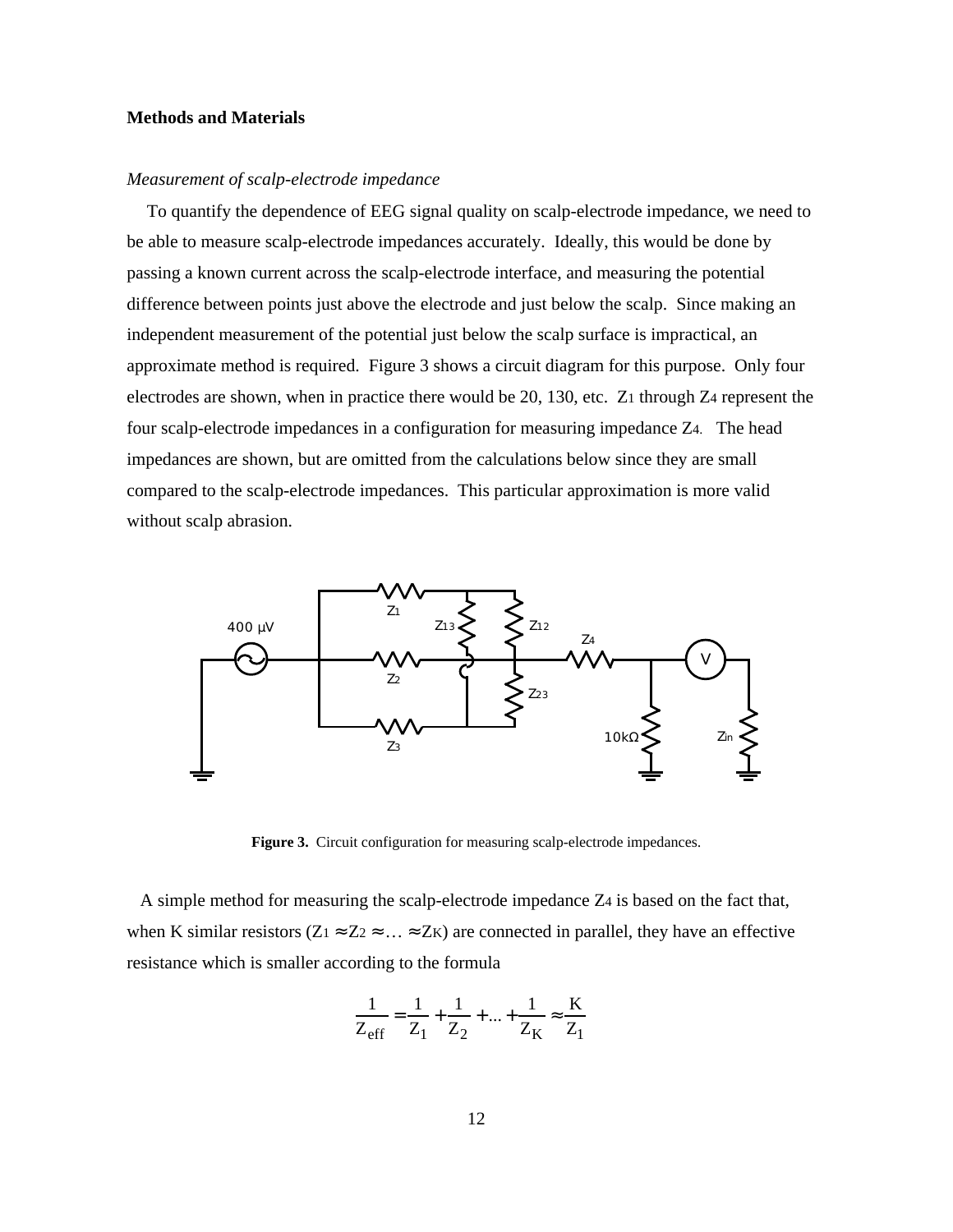Thus by driving all but one of the electrodes to a known potential relative to ground (400  $\mu$ V), the potential at the scalp will be very nearly equal to the known potential. For K sufficiently large, the error in such an approximation may be estimated by the addition of one term, or 1/K. For a 128-channel amplifier, K=128-1 and the error is approximately  $1/(128-1)$  or 0.79%, and to a very good approximation it is as though the impedance  $Z_4$  is connected directly the 400  $\mu$ V source. The remaining circuit is a simple voltage divider, and by measuring the potential V the value of Z4 is given by

$$
Z_4 = \frac{10k \quad (400 \mu V - V)}{V}
$$

The amplitude V must be determined from the oscillatory signal. This is simple, but takes some computer time for many channels. A faster but more approximate algorithm drives all but six electrodes at a time, and measures these six scalp-electrode impedances simultaneously. The error in this approximation is slightly larger. Since the same current flows in parallel through the six electrodes the error is roughly 6/(128-6) or 4.9%. This latter method was used to measure the scalp-electrode impedances in the present experiments.

#### *Subjects*

In order to provide experimental verification of the engineering principles discussed above, we collected EEG data from ten normal subjects from electrodes with and without scalp abrasion, with impedances that varied from  $\lt 5$  k to 40 k. We tested for loss of signal amplitude at all standard EEG frequencies and at 60 Hz. All procedures were approved by the EGI (Electrical Geodesics, Inc.) Human Subjects Institutional Review Board.

#### *EEG data collection*

EEG data was recorded using the Geodesic Sensor Net (Tucker, 1993), which arranges 129 Ag/AgCl electrodes in a tension structure that insures the sensors are distributed evenly across the head surface. The EEG signal was amplified with a high input-impedance (200 M ) Net Amps dense-array amplifier (Electrical Geodesics, Inc., Eugene, Oregon). The data were recorded with a 0.1 to 100 Hz analog band-pass filter and digitized at 250 s/sec with a 16-bit analog-to-digital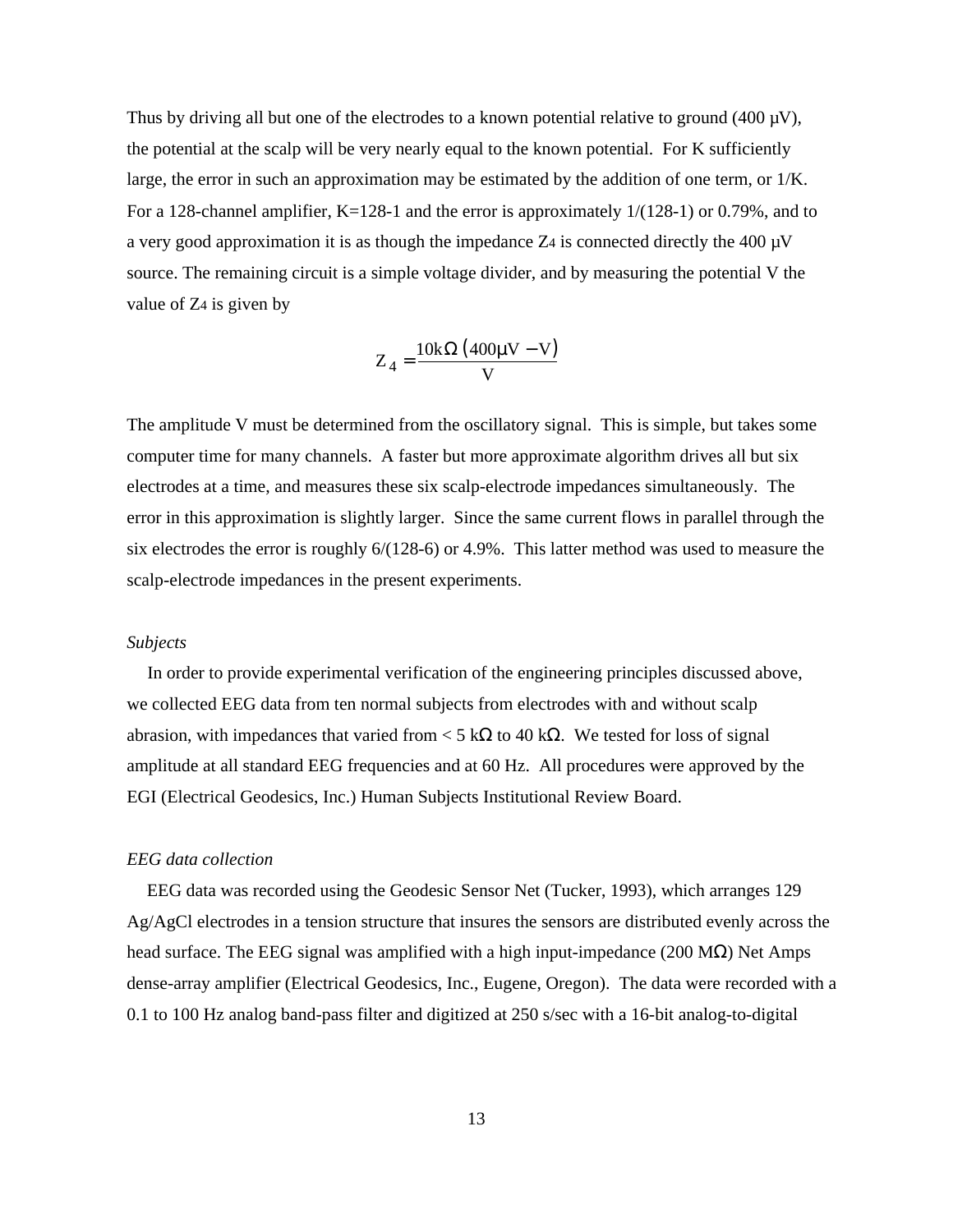converter. The data were collected with the common electrode located on the nasion and the referenced electrode located at the vertex.

The impedances of the reference and a single measurement channel were systematically and independently varied. The measurement channel was located over the right occipital region, because a strong biological signal (alpha) can be clearly identified. When the Geodesic Sensor Net was applied with saline-sponge electrodes, the scalp-electrode impedances were approximately 10 k . Lower impedance values were obtained by abrading the scalp with a ground glass preparation (Omni Prep, D. O. Weaver and Co.). Higher impedance values were obtained by wicking saline away from the sponge electrode (simulating the drying that occurs over three hours of recording). Once the desired impedance levels for the reference and measurement electrodes were obtained, two minutes of eyes-closed, resting EEG were acquired for each subject.

# *Fourier spectral analysis*

For each subject and condition, five 10-second epochs of EEG were selected for their lack of obvious artifacts. Each epoch was divided into ten 1-second segments, multiplied by a Hanning window to reduce bin-width artifacts, and Fourier transformed using a standard FFT algorithm. The resulting power spectra had 1 Hz frequency resolution, and were expressed as frequencydomain spectral amplitudes by taking the modulus of the appropriate Fourier coefficients. The amplitudes were normalized so that an integer-frequency sine wave with a 1 uV peak amplitude in the time domain would result in a 1 uV amplitude in the frequency domain. The fifty amplitude spectra from all five epochs were then averaged to reduce the variance arising from the natural fluctuations in the EEG power spectrum.

We defined delta (1-3 Hz), theta (4-7 Hz), alpha (8-12 Hz), beta (13-40 Hz) and ambient noise (59-61 Hz) bands for individual analyses. Figure 4 superimposes the amplitude spectra for each impedance condition from a representative subject. An alpha peak at 11 Hz and a noise peak at 60 Hz are clearly identifiable.

## *Statistical analysis*

Four impedance levels were defined:  $1$  <10 k , 2) 11-20 k , 3) 21-30 k , and 4) 31-40 k . This produced a two-factor, completely crossed, within subject design with 16 cells: reference electrode (4 levels) x measurement electrode (4 levels). The amplitude in each frequency band was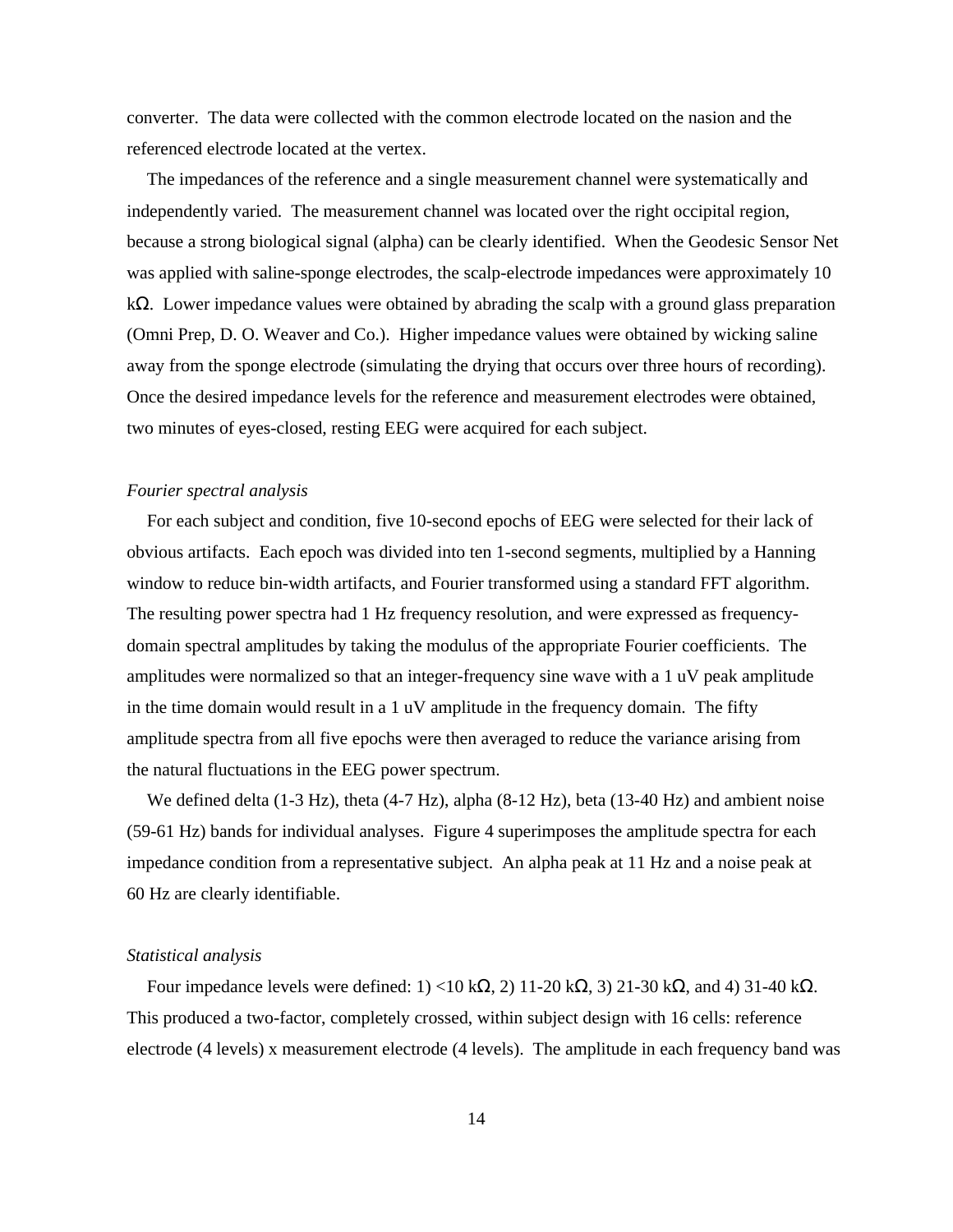statistically analyzed using a repeated measures ANOVA, with reference and measurement channel impedance as the two within-subjects factors.



**Figure 4.** EEG power spectra showing alpha peak and 60 Hz noise.

# **Results**

Table 1 shows the average and standard deviation (in parentheses) of the impedance values for each ANOVA cell. The first row shows the impedance ranges for the reference electrode, and the second row shows the measured values. The first column shows the impedance ranges for the measurement electrode. The last four rows show the impedance values for the measurement electrode, corresponding to each range for the reference electrode.

| Reference   | <10       | 11-20     | $21 - 30$ | $31 - 40$ |
|-------------|-----------|-----------|-----------|-----------|
|             | 5.5(1.9)  | 13.4(1.6) | 24.0(2.6) | 33.6(2.3) |
| Measurement |           |           |           |           |
| <10         | 8.2(1.2)  | 7.5(1.2)  | 7.2(1.9)  | 8.5(1.1)  |
| 11-20       | 13.0(2.4) | 13.6(2.6) | 14.2(2.7) | 13.9(3.0) |
| $21 - 30$   | 22.5(2.1) | 23.1(2.7) | 24.3(3.2) | 25.9(2.5) |
| $31 - 40$   | 34.2(2.7) | 35.0(2.7) | 35.4(3.2) | 35.4(2.9) |

Table 1. Scalp-electrode impedance values (k) for reference and measurement electrodes.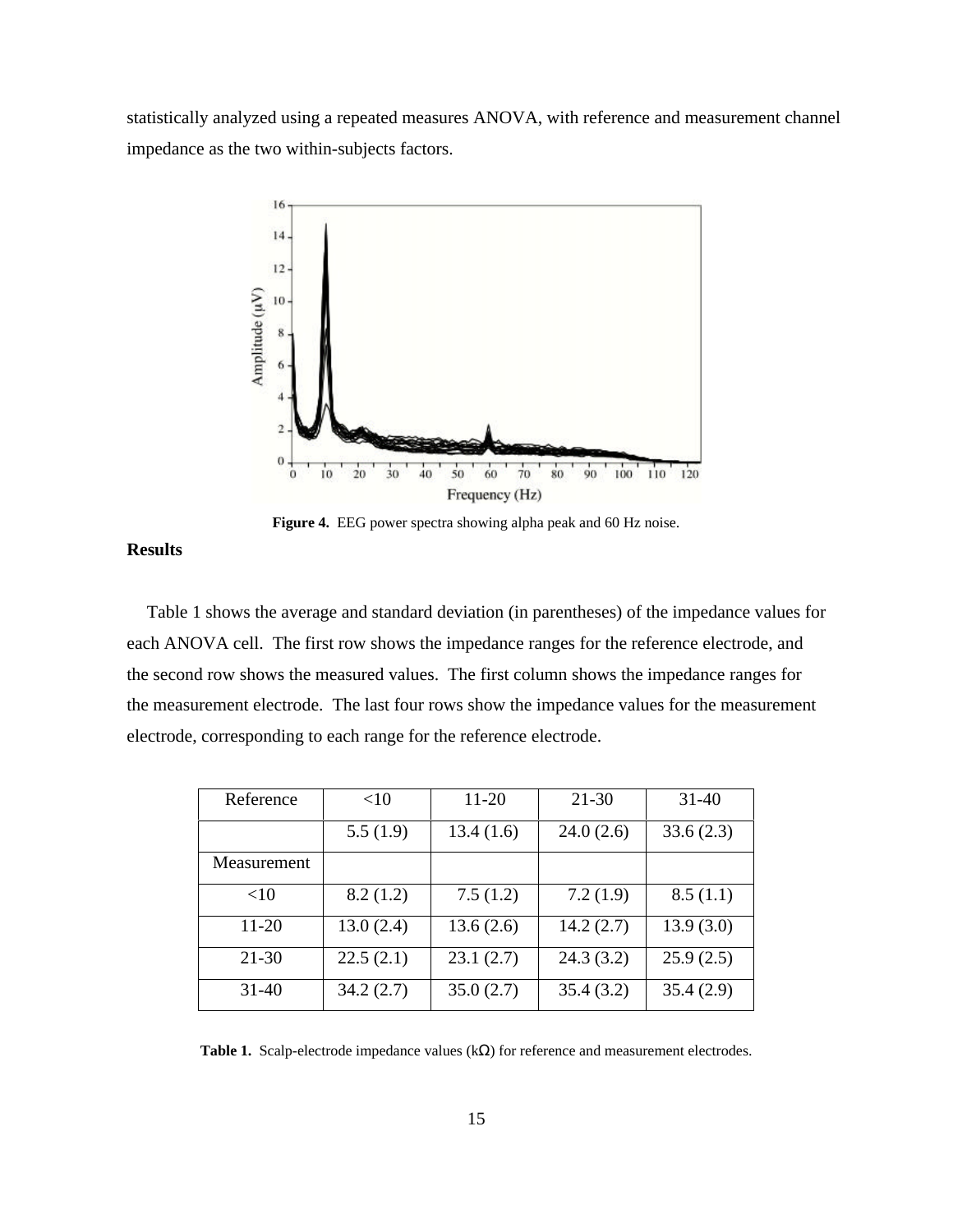The results of the repeated measures ANOVA are discussed below for each frequency band. In each band, the amplitude was considered first as a function of reference and measurement electrode impedance. Because measurement error and 60 Hz noise depend on impedance mismatch, interactions were also considered in the ANOVA.

# *Delta*

Amplitude in the delta band did not vary significantly as a function of reference or measurement electrode impedance:  $F(3,27) < 1$  for both factors. The interaction between reference and measurement lead impedance also did not produce significant differences: F(3,27)  $< 1.$ 

### *Theta*

Amplitude in the theta band did not vary significantly as a function of reference lead impedance:  $F(3,27) < 1$ , or measurement lead impedance:  $F(3,27) = 1.3$ , p  $< 0.3$ . The interaction between reference and measurement lead impedance also did not produce significant differences:  $F(3,27) < 1.$ 

# *Alpha*

Amplitude in the alpha band did not vary significantly as a function of reference lead impedance:  $F(3,27)$  < 1, or measurement lead impedance:  $F(3,27) = 1.2$ , p < 0.3. The interaction between reference and measurement lead impedance also did not produce significant differences:  $F(3,27) < 1$  (see Figure 5).

# *Beta*

Amplitude in the beta band did not vary significantly as a function of reference or measurement electrode impedance,  $F(3,27) < 1$  for both factors. The interaction between reference and measurement lead impedance also did not produce significant differences: F(3,27)  $< 1$ .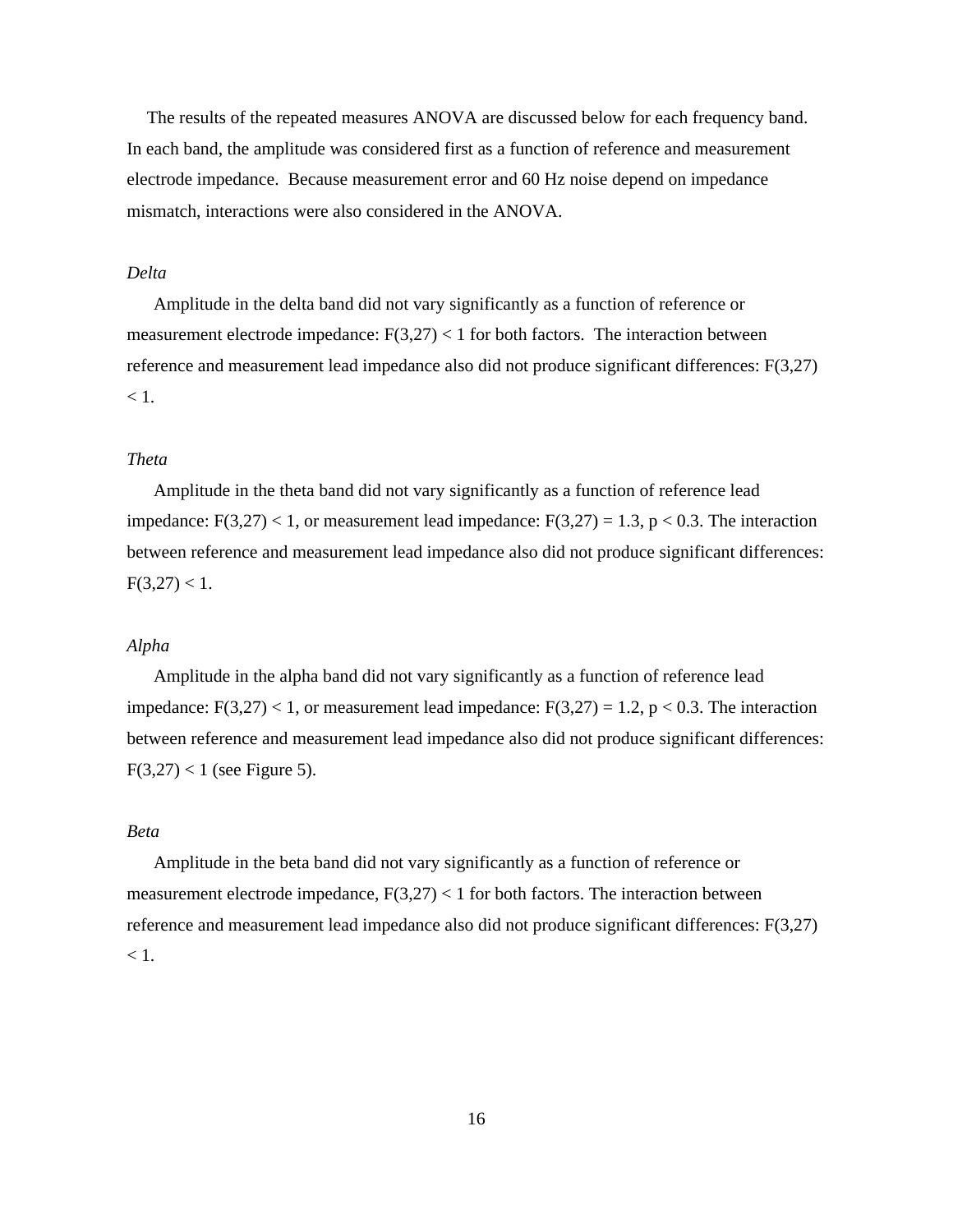## *60 Hz Noise*

Figure 5 shows the amplitude in the 60 Hz noise and alpha bands (for comparison) as a function of scalp-electrode impedance. The amplitude in the alpha band (left) does not show a consistent trend with impedance. The amplitude in the 60 Hz noise band (right) did increase as a function of impedance, as predicted, but this effect did not reach statistical significance: F(3,27)  $= 1.97$ , p < 0.15 (reference lead impedance), and F(3,27) = 1.4, p < 0.27 (measurement lead impedance), or interactions:  $F(3,27) < 1$  for the number of subjects and trials used here.



**Figure 5.** Amplitudes  $(\mu V)$  as a function of reference and measurement electrode impedance..

Figure 6 shows the amplitude in the 60 Hz noise band as a function of impedance mismatch. The small mismatch condition was defined as the set of cases for which the reference and measurement leads were in the same range (e.g., both  $\langle 10 \text{ k} \rangle$ ). The large mismatch condition was defined as the set of all cases for which the reference and measurement lead impedances were in different and non-neighboring ranges (e.g., when one electrode impedance was <10 k or  $11-20$  k and the other electrode impedance was  $31-40$  k. The amount of 60 Hz noise increases with the impedance mismatch, as predicted, but the increase is modest ( 8%).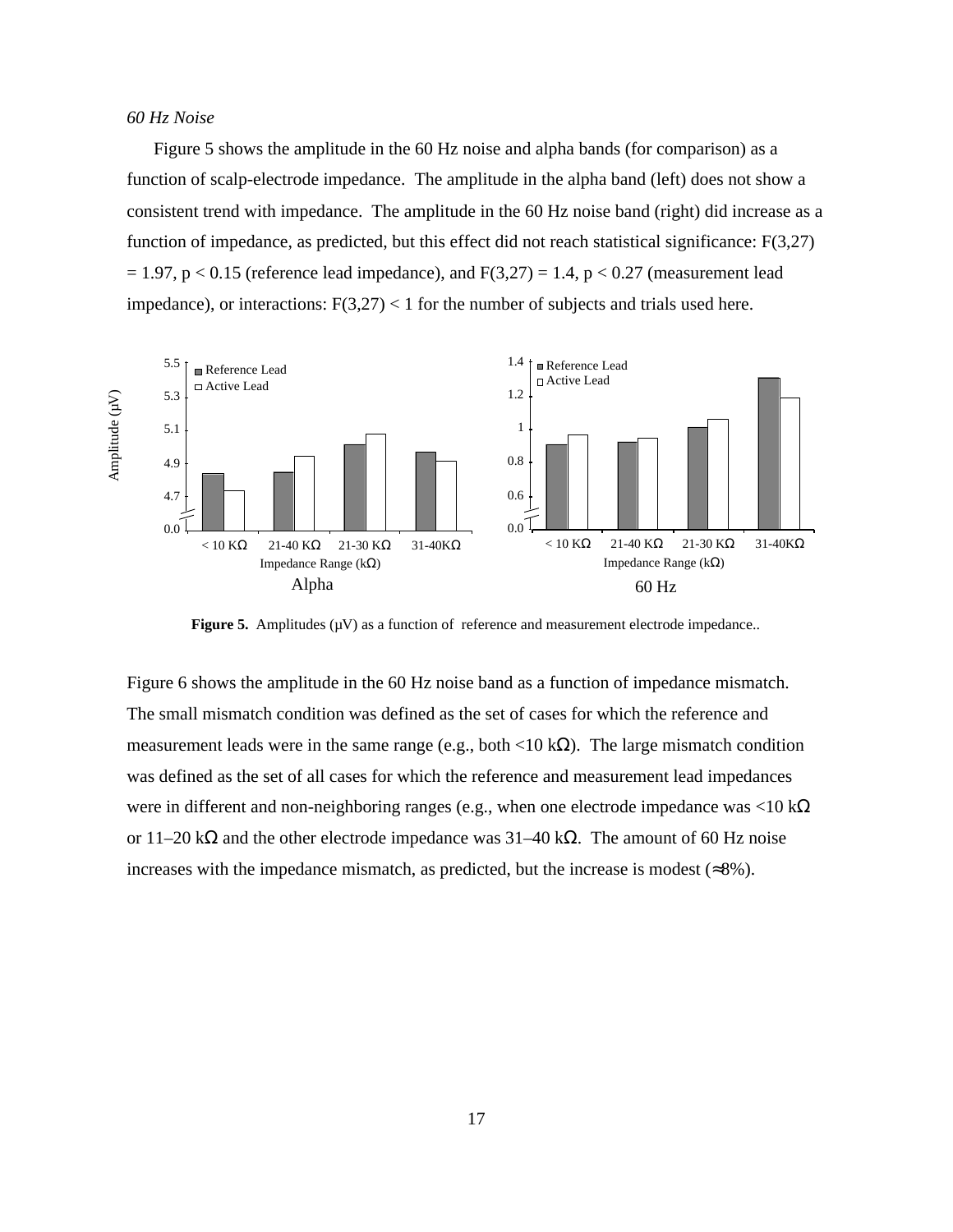

**Figure 6.** Amplitude in the 60 Hz noise band for small and large impedance mismatch conditions.

# **Discussion**

Scalp abrasion is not necessary for accurate EEG and ERP recording. Concerns about differential signal loss or measurement error are easily resolved by understanding the relation between scalp-electrode impedance and the input-impedance of modern differential amplifiers. If the amplifier input-impedance is high enough, basic circuit analysis predicts that there is a negligible reduction in signal amplitude when using electrodes without abrasion. In our experiments, using an amplifier with an input-impedance of 200 M and scalp-electrode impedances up to 40 k , we demonstrated that there was no significant amplitude reduction or measurement error in any of the EEG frequency bands. Although we did not test the signal quality for scalp-electrode impedances above  $40 \text{ k}$  in this study, the engineering analysis shows that scalp-electrode impedances up to  $200 \text{ k}$  still allow for accurate (< 0.1% error) signal acquisition.

Engineering analysis also shows that 60 Hz noise due to magnetic induction may be measurable, but does not depend on the scalp-electrode impedances. In contrast, 60 Hz noise due to electric coupling does increase as a function of scalp-electrode impedance mismatch. This was seen visually in the data, although the effect did not reach statistical significance in this study. We suggest that much of the concern over 60 Hz noise is anachronistic: a holdover from the days of paper recording in which the line noise could not be easily removed from the signal. Although 60 Hz noise is admittedly a distraction when viewing data in real time, its presence is not a practical concern for digital EEG, provided the biological signal of interest is not within 1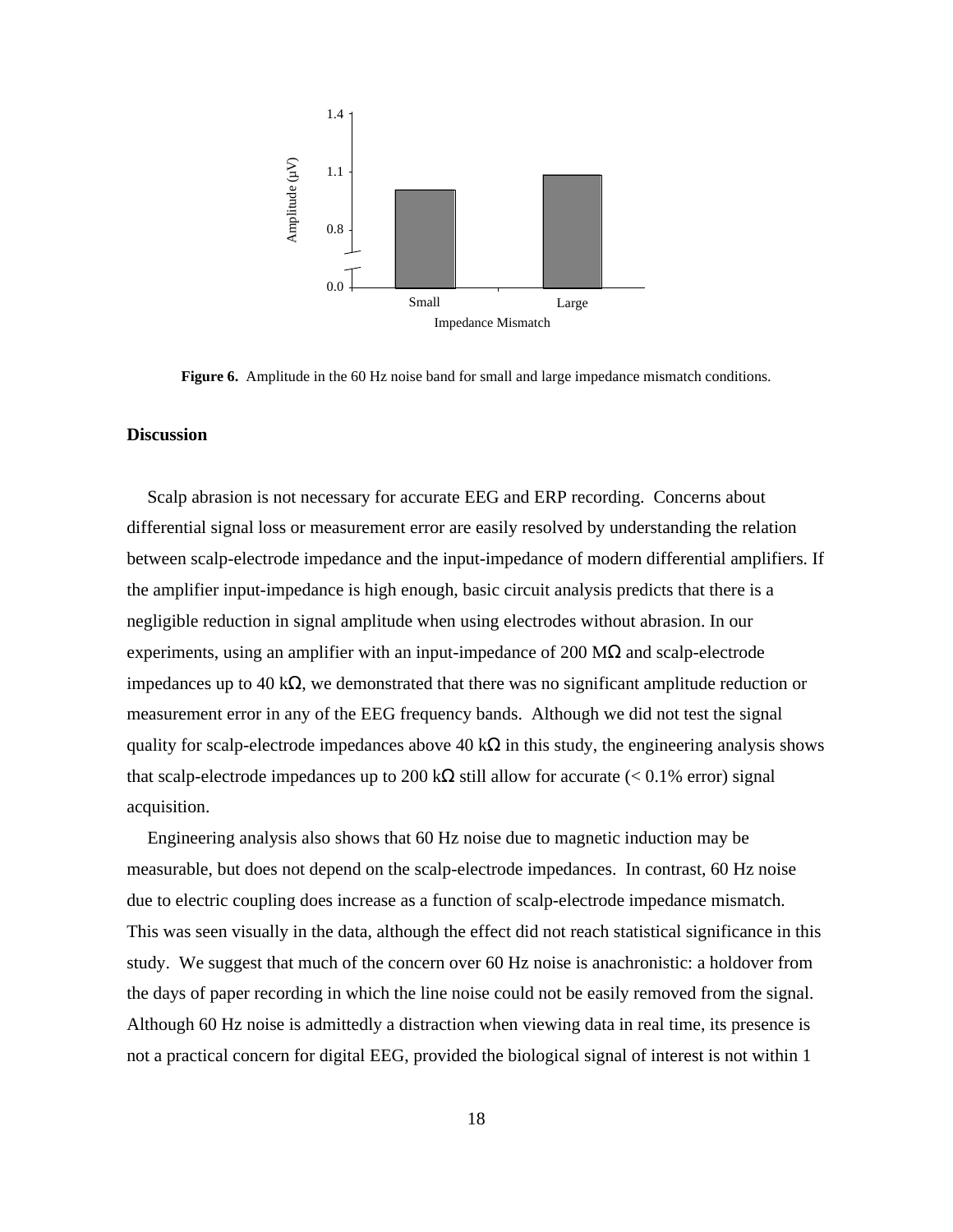or 2 Hz of the 60 Hz frequency band. With digital signal processing, a 60 Hz notch filter cleanly removes this noise from the data.

Skin potentials can only be avoided by puncturing the skin under the electrode. With modern signal analytic methods, it is unikely that skin potentials will be confused with the coherent neural electrical fields measured with a dense sensor array. However, if avoiding skin potentials with a sparse array is desired, sterile electrodes, and not just sterile lances, must be used.

In conclusion, sound engineering principles and empirical tests verify that excellent EEG can be obtained without scalp abrasion. This conclusion is not limited to the Geodesic Sensor Net or Electrical Geodesics products. It applies to any electrode design with good electrochemical and mechanical qualities and any modern differential amplifier with high input impedance. Because of the significant infection risk and inconvenience, scalp abrasion is no longer acceptable in research or clinical practice.

### **Acknowledgements**

The authors gratefully thank Dennis Rech and Tom Renner and for helpful discussions, and Mary Lyda for assistance collecting the data. This work was supported by NIH grants R44-HL-60478, R44-AG-17399 and R44-NS-38829.

#### **References**

American Electroencephalographic Society Infectious Diseases Committee Report (1984). Journal of Clinical Neurophysiology 1: 437-41.

American Electroencephalographic Society (1994). Report of the Committee on Infectious Diseases. Journal of Clinical Neurophysiology 11: 128-32.

- Ferree, T. C., K. J. Eriksen and D. M. Tucker (2000). Head tissue conductivity estimation for improved EEG analysis. IEEE Transactions on Biomedical Engineering, in press.
- Gibbs, C. J., Jr., Asher, D. M., Kobrine, A., Amyx, H. L., Sulima, M. P., & Gajdusek, D. C. (1994). Transmission of Creutzfeldt-Jakob disease to a chimpanzee by electrodes contaminated during neurosurgery. J of Neurol Neurosurg Psychiatry 57: 757-758.